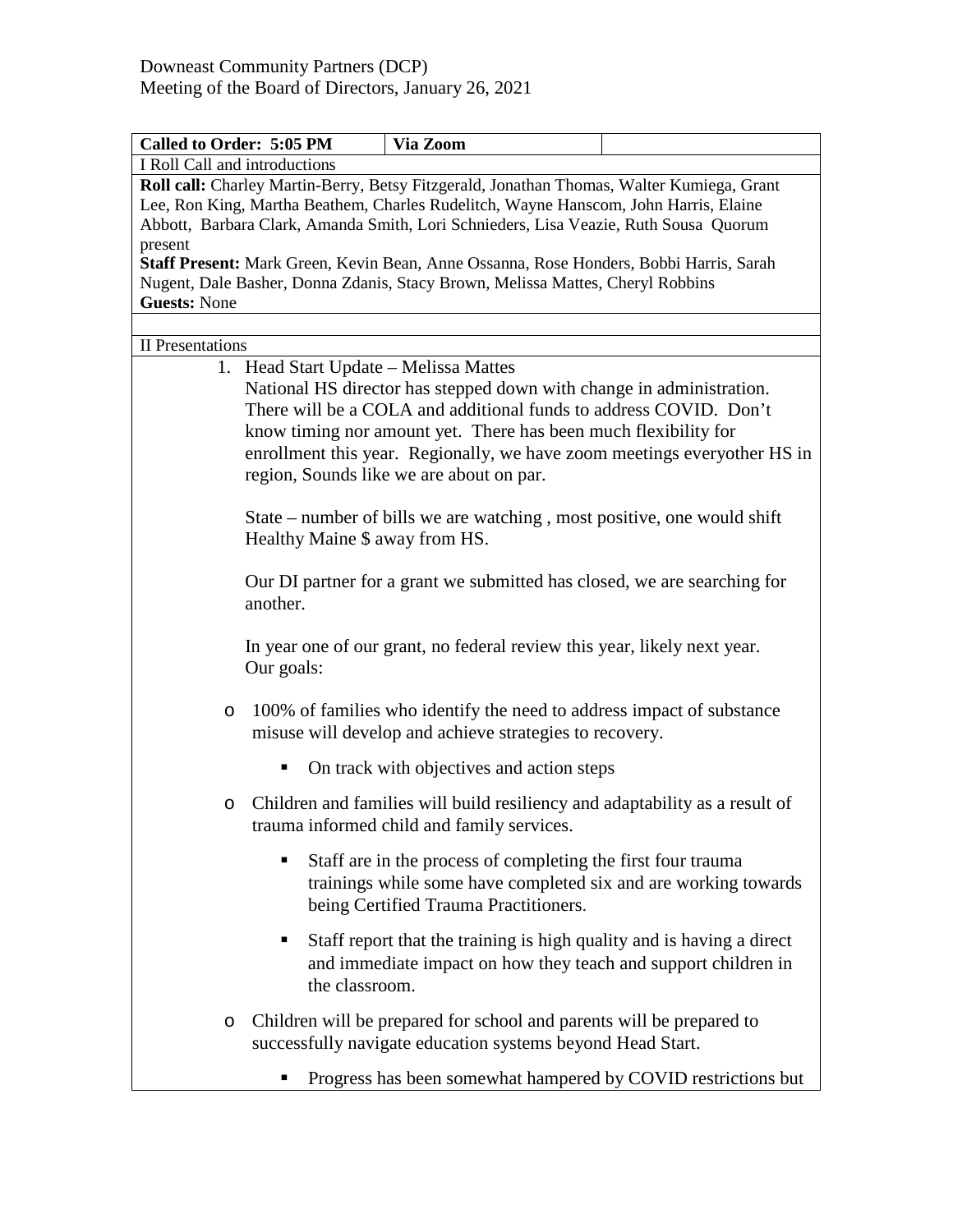still on track.

How we deliver services – one is completely remote, some alternate weeks, some are hybrids. Have CorAdvantage where teachers can observe children. That program has Kaymbu app that allows teachers and parents to exchange photos and videos, student can still participate in classroom. Keeps a homeschool connection and allows teachers to see development.

Changes due to COVID – no sharing, socially distanced, working with remote students. Teachers and students are adapting.

Whole Family approach – got a grant, work cross divisionally with Ida, she supervises coaches. It is a big change for staff, but it is working well, they all meet regularly with Gabrien. Coaching is more in depth than Family advocacy is.

Also started food banks – one at Bucksport Road, one in Machias. Can be used for any one of our families in the ECE programs. It is a big job, keeping it stocked. Went for an opt out, as opposed to an opt in – we will deliver food each week, if you don't need it, you don't have to take it. We deliver to the door. Can now provide emergency food boxes – OK for any DCP client, staff can deliver.

Planning for next year – talking to superintendents. Calais, MT View and Winter Harbor, we are not in the school, need to keep them engaged, we want to come back. It is easy for them to say that they don't have money or space for us, Mark is getting involved, want them to see that we are a whole agency.

Dympna, our disability manager, is working with Child Development Services, hoping for special needs programs, which would allow us to have special needs children in the classroom with typically developing children.

2. 2020 Community Needs Assessment – Stacy Brown 2020 CNA was an update from 2017 CNA. Working with an entirely different report for 2021, working on a statewide assessment, have hired a consultant. There will be one statewide report with each county having a chapter. Glad I got to work on one before we went to that system so I know what is involved.

Reviewing the highpoints of the update, major changes since 2017.

Population increasing in both counties, especially in the elder populations. Over all poverty decreasing, but number of children in poverty in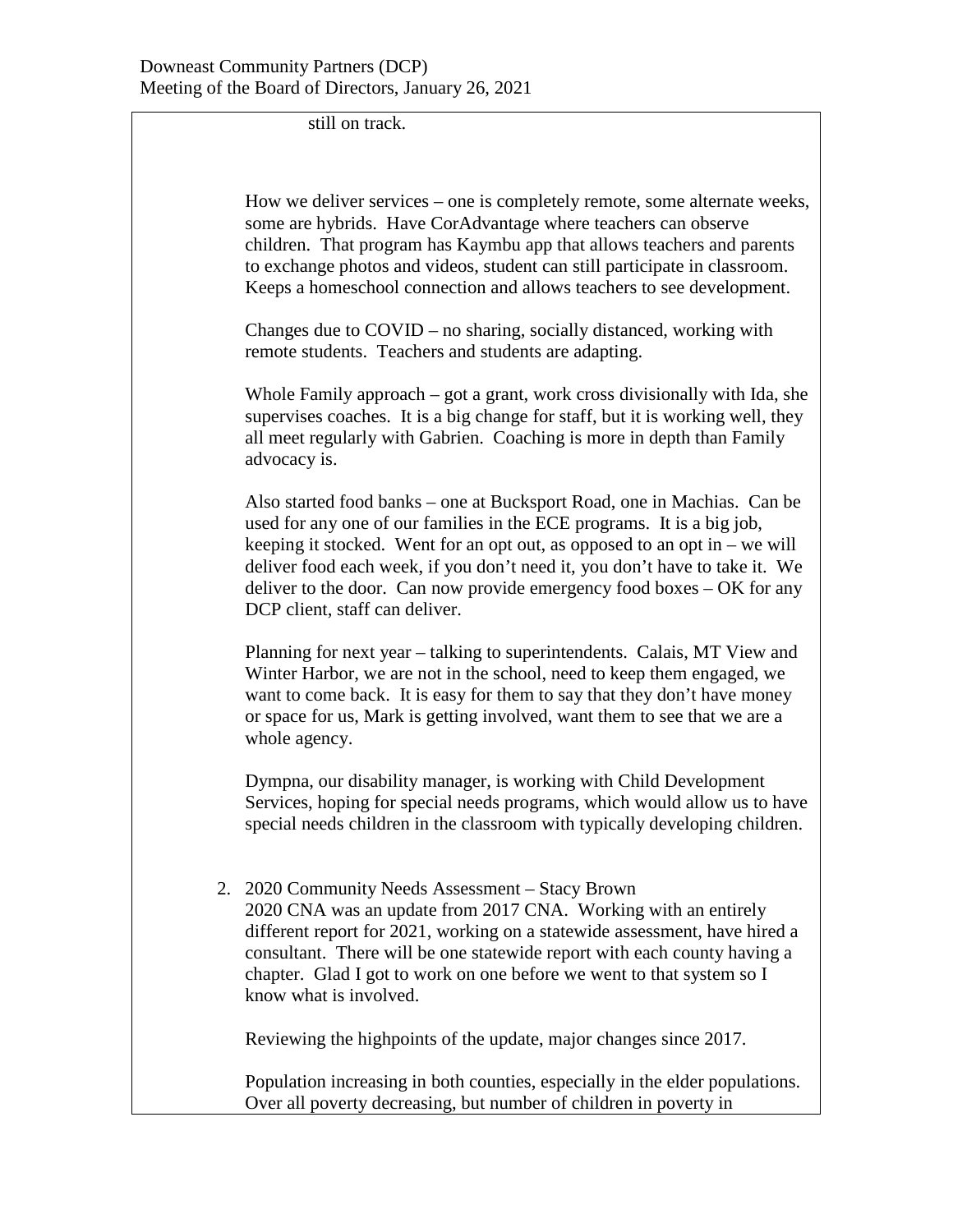Washington County is increasing. Home ownership in Hancock County is decreasing.

High school graduation rates are increasing, higher education is decreasing. Counties becoming more racially diverse, there ae more language barriers. Seniors living in poverty most stark statistic seen. Number of elderly is growing, number of elderly in poverty is growing exponentially. Unemployment increased significantly, even before COVID. Fewer children enrolled in HeadStart. Food insecurity is improving overall, but there is a pocket of people not eligible for public assistance who are falling between the cracks, seeing Food insecurity growing.

Went through each survey, largest unmet needs are safe and affordable housing affordable accessible child care, housing loans and homebuyer education, home repair and weatherization, financial assistance and education. People want life skills training, still need help with heat and utilities, people are asking for legal services help, food insecurity, substance use help, job skills.

Still seeing the effects of COVID 19 throughout the region, hard to coordinate child care if you don't know school situation day to day, layoffs affect access to housing. Rental support is good, but not easy to navigate. Food insecurity for people who have never needed help before. Need to get the word out about what we do.

Isolation is a big complication, especially in the elder community. Several agencies in both counties are helping.

Public health needs in general are increasing, people are afraid to go out to the doctor, not getting care they need in time to prevent critical health situations.

Our situation is similar to the rest of the state. A lot to absorb and adapt to, to take into account as we go forward developing programs.

3. Strategic Plan Update – Mark Green

When we created this plan, board asked that it not sit on a shelf. Do periodic updates. Not going through everything, but highlights. Worried that due to COVID we would not have made progress, but everyone has worked really hard to keep moving forward.

A-1 – Home repair got accolades from Maine Housing CSBG score is 97, a lot of that is a function of board involvement. Thank you.

A-15 – Bobbi was able to use funding from the anonymous donor to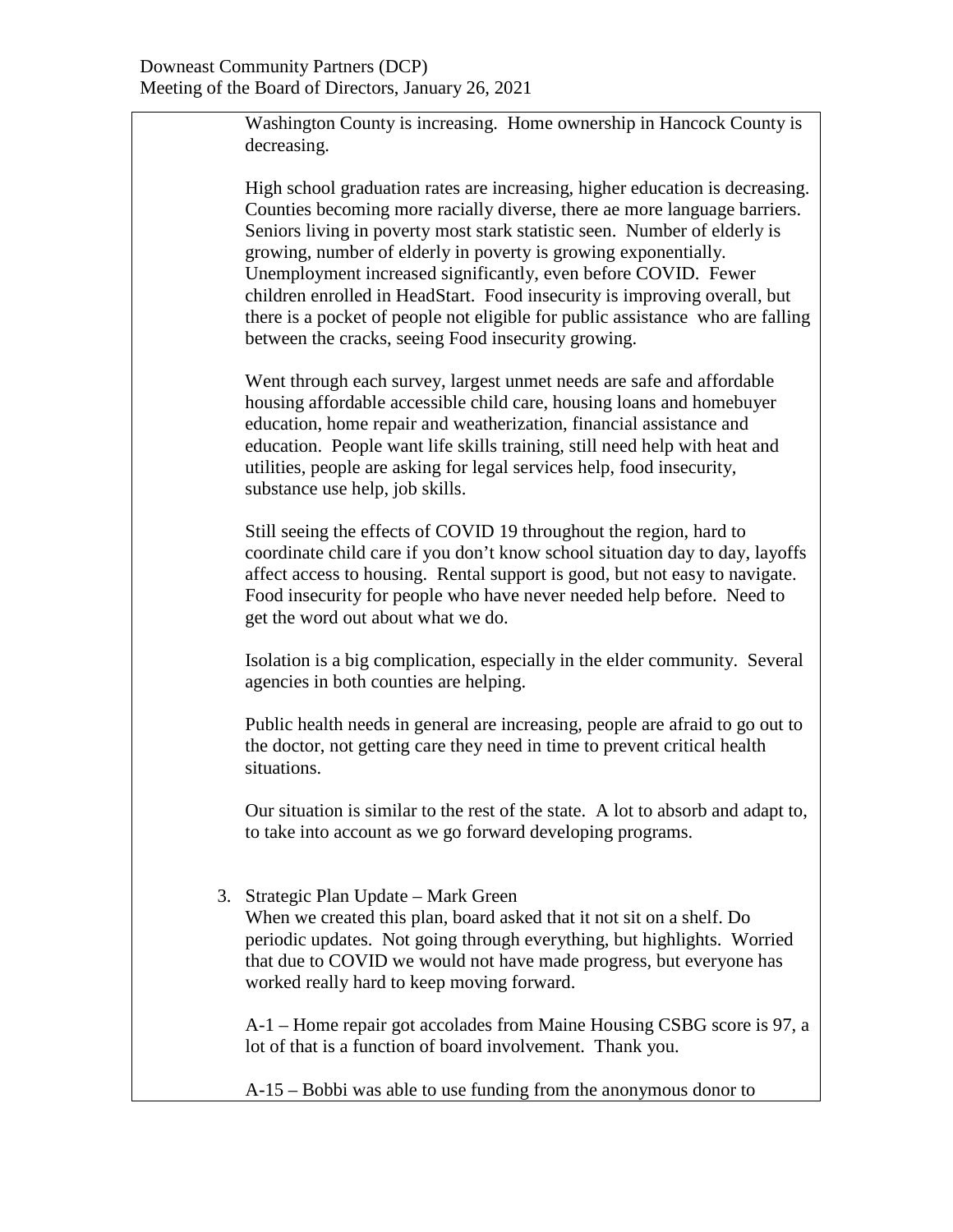|                    | replace 12 oil burning furnaces with propane                                                                                                                                                                                                                     |  |  |
|--------------------|------------------------------------------------------------------------------------------------------------------------------------------------------------------------------------------------------------------------------------------------------------------|--|--|
|                    | A-18 – got \$100,000 for THAW, but also got a ton of small donations this<br>season, as a result of the hard work of Development and Lee Hardison.                                                                                                               |  |  |
|                    | A-33 – now have 2 food pantries, expanded from supporting just head start<br>to supporting all; Emergency food, boxes FC food deliveries.                                                                                                                        |  |  |
|                    | Tonight will vote on accepting 50,000 for Washingotn County Food and<br>Fuel to accept grant.                                                                                                                                                                    |  |  |
|                    | A-36 –Safe Harbor opened on $10/1/2020$ , 3 people in the house now, a 4 <sup>th</sup><br>coming this week. Census going up and down, but seems to be moving in<br>the right direction, administration going smoothly, thanks to Healthy<br>Acadia, AMH, and CCC |  |  |
|                    | $C-2$ – Board approved inclusivity statement, almost done with staff<br>trainings.                                                                                                                                                                               |  |  |
|                    | D-4 – increased board involvement of board finance committee, going to<br>vote on a few things tonight that are coming out of the Finance committee.                                                                                                             |  |  |
|                    | $D-5$ – we remain at full strength of 18 members with the addition of Wayne<br>and Amanda. Since the merger, have maintained board level well. Three<br>people were interested in Amanda's position!                                                             |  |  |
|                    | D-21 – many groups came out of leadership training, Melissa and Ida<br>brought the Family Advocates and Resource Advocates together under<br>Supportive Services, and now adding Whole Families to that.                                                         |  |  |
| $\mathop{\rm III}$ | Items for Board Action                                                                                                                                                                                                                                           |  |  |
| 1.                 | Resolved, to approve the Board Meeting Minutes from 11/24/2020<br><b>Discussion:</b> please add Ruth's name added to attendance                                                                                                                                  |  |  |
|                    | Action: Lori Schnieders made the motion to approve the minutes as amended,                                                                                                                                                                                       |  |  |
|                    | seconded Ruth Sousa Motion passed.                                                                                                                                                                                                                               |  |  |
| 2.                 | Resolved to approve the Executive Committee Minutes of 12/16/20<br><b>Discussion: None</b>                                                                                                                                                                       |  |  |
|                    | Action: John Harris made the motion to approve the Executive Committee<br>minutes as written, seconded Ron King. Motion passed.                                                                                                                                  |  |  |
| 3.                 | Resolved, to award the management of DCP's endowments to First<br>National Wealth Management for five years.                                                                                                                                                     |  |  |
|                    | <b>Discussion:</b> Hope that the board will vote for UP TO 5 years.<br>And that you will<br>recommend that we do direct them to choose socially responsible<br>investments                                                                                       |  |  |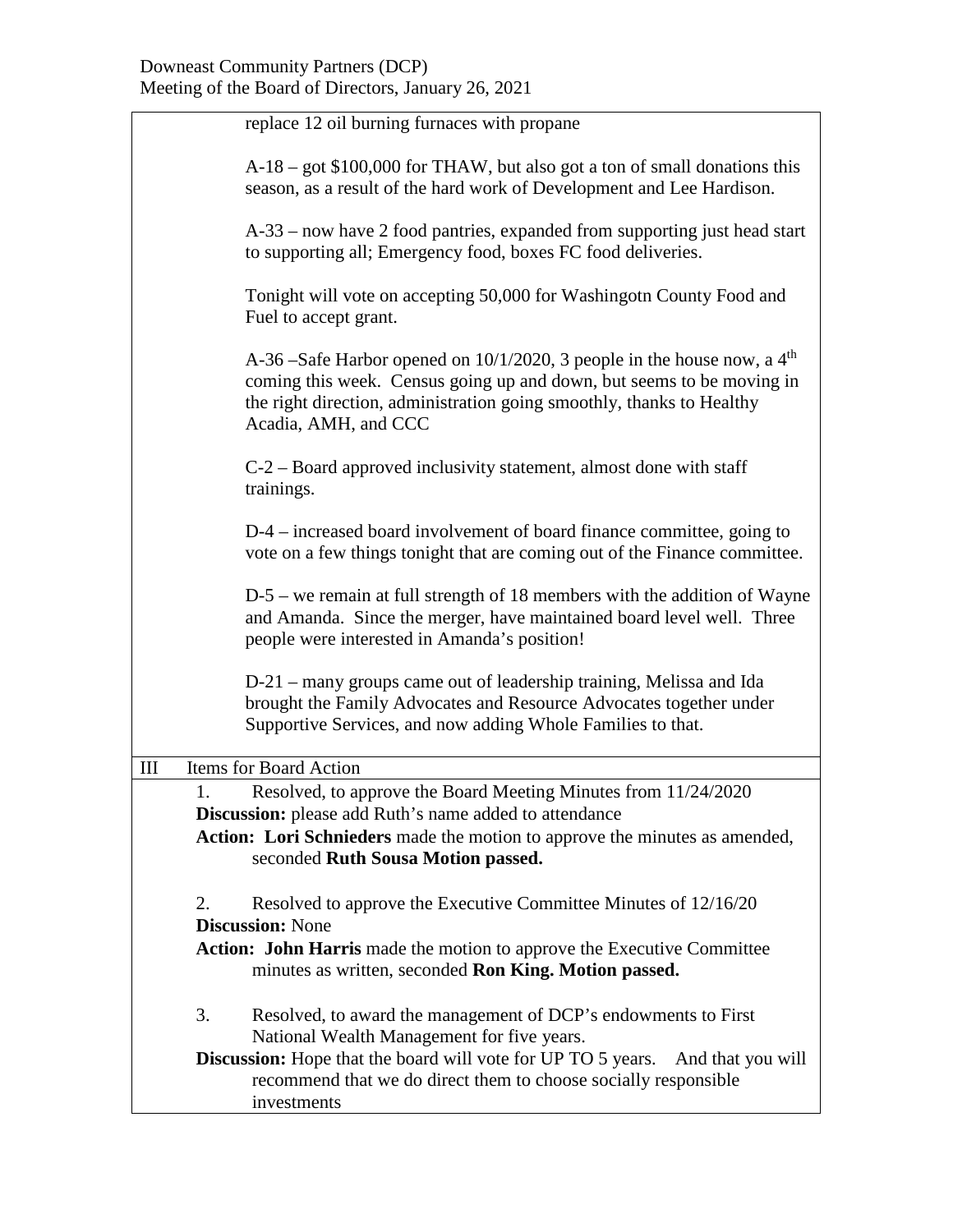Who were the other choices – Bangor Savings submitted a proposal. What was put out to bid, what were the requirements? We put out an RFP that we wanted to transition from what we have for investments, to a more socially responsible model. BSB and the First can both do that, really satisfied with both responses. Came down to the First is more local, we know the banker involved, have worked with him for years, bends over backwards to accommodate our requests. They were able to match Bangor's fees. Committee was impressed with Peter's character and the quality of work. Had experience working with human services organizations, very good at making sure that we understand what they are sharing. See this as two different decisions – first choose the investor, voting on it tonight, then come back with a policy recommendation regarding socially responsible investing. **Action: Grant Lee** made the motion to award the management of DCP's endowments to First National Wealth Management for up to five years, seconded **Barbara Clark. Motion passed.** 4. Resolved, to approve the Internal Dispute Policy dated 12/4/20. **Discussion:** Need to correct a typo in the policy. This was not included in paper packets sent out, was in the electronic version. Not everyone had a chance to review it. **Action: Jonathan** made the motion to table items 4, 5, and 6 to next month, seconded **Charley Martin-Berry. Motion passed** 5. Resolved, to approve the Respiratory Protection Program/Policy dated 6/8/20 **Discussion:** None 6. Resolved, to approve the Criminal Background Check Policy dated 12/23/20 **Discussion:** None 7. Resolved, to authorize the ED to enter into a memorandum of understanding with the Washington County Food and Fuel Alliance for DCP to accept and administer a \$50,000 grant from the Sewall Foundation for the purpose of providing food and related support to families and individuals in Washington County. **Discussion:** WCFFA has been around since before 2010, has done a lot of different things revolving around food and fuel. Work closely with food pantries, is a very small group, Wendy Harrington of MSM is chair, Betsy is treasurer. Don't have the capacity to manage this big of a grant, asking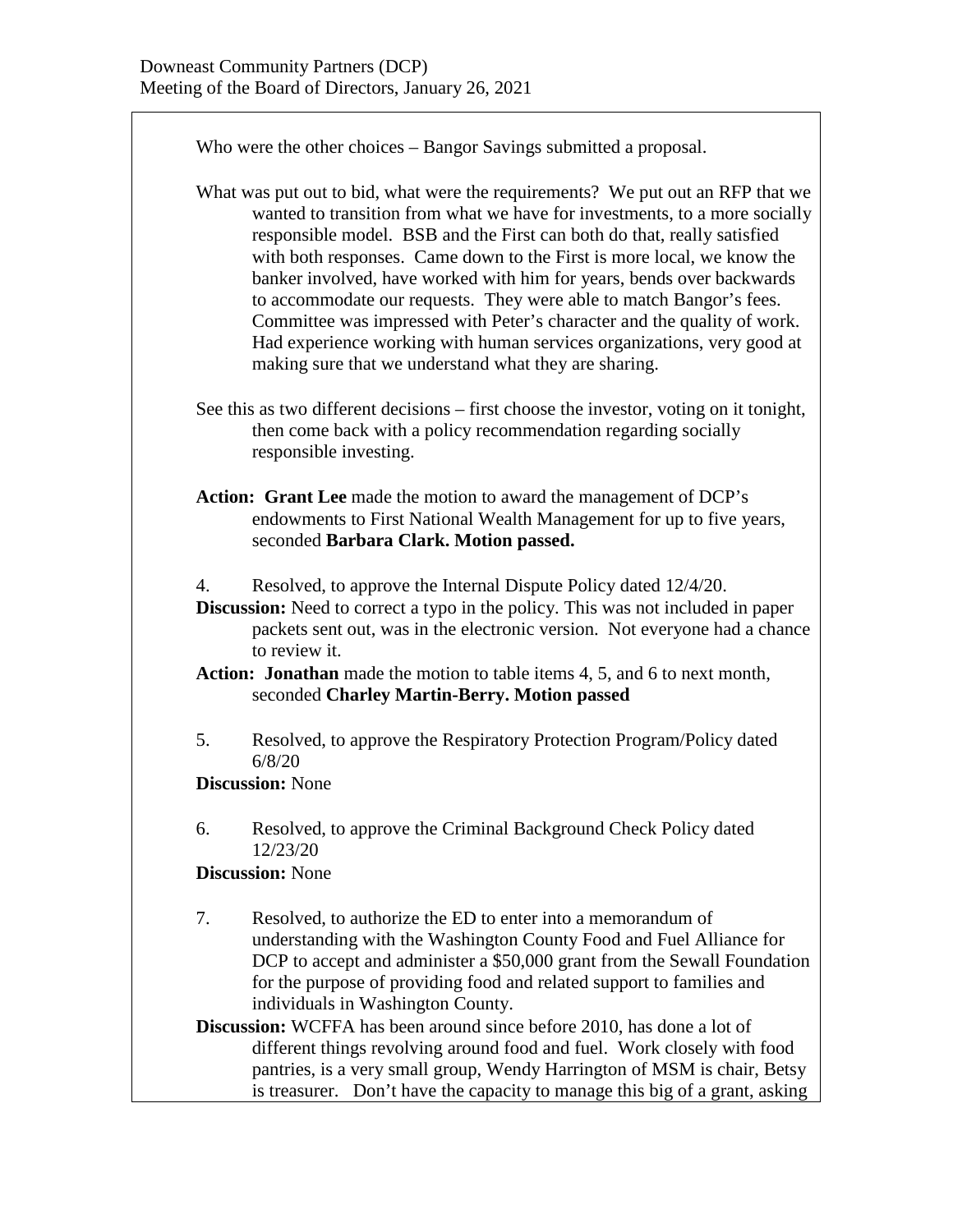DCP to be fiscal sponsor for this grant.

Will this go to individuals or other community organizations? Organizations **Action: Ruth Sousa** made the motion to authorize the ED to enter into a memorandum of understanding with the WCFFA for DCP to accept and administer a \$50,000 grant from the Sewall Foundation for the purpose of providing food and related support to families and individuals in Washington County, seconded **Grant Lee Motion passed.**

8. Resolved, to accept the Community Needs Assessment as updated for 2020.

**Discussion:** None

**Action Grant Lee** moved to accept the Community Needs Assessment as written, seconded **Barbara Clark. Motion passed**

## IV Reports

1. Executive Directors Report– Mark Green Few things – changed the division reports to a new format, this packet introduces new report from each of the divisions. Monthly reports should be straightforward and follow a similar format. Three columns – each program, what we accomplished last year, and what we have accomplished year to date. Short description. Would like some feedback on if this works for you, are there other things that you want to see. Very important that you have this information and can track our progress.

Growing group of employees getting COVID vaccine, really concerned that direct service staff are able to have access to it.

Rental program over the last several months, a lot of new money coming, making it a long-term program, which means we can hire staff. Existing staff has really pulled to make it happen. Downside is that it will likely be a lot more rule-laden.

## 2. Finance Directors Report – Kevin Bean

Finance committee met last week, started with presentation by Peter at the First on the performance of the investment held there. Reviewed financial report format. Heard from Mark that my report is long, will be tweaking the format, send to committee members to see what they think. Finished the meeting with quick review of investment policy.

Will work with Peter on the formulation of the policy, he helped with the first such policy we had at WHCA. Results this quarter are mixed bag, done very well with investments, and SEED. Almost halfway to our goal on SEED.

Rental assistance program has provided a good amount of Admin money per application. New program, only allow 10% draw on admin, haven't been told how much DCP will have allocated.

Two concerns related to COVID – Transportation – 100,000 deficit. Seen before and we